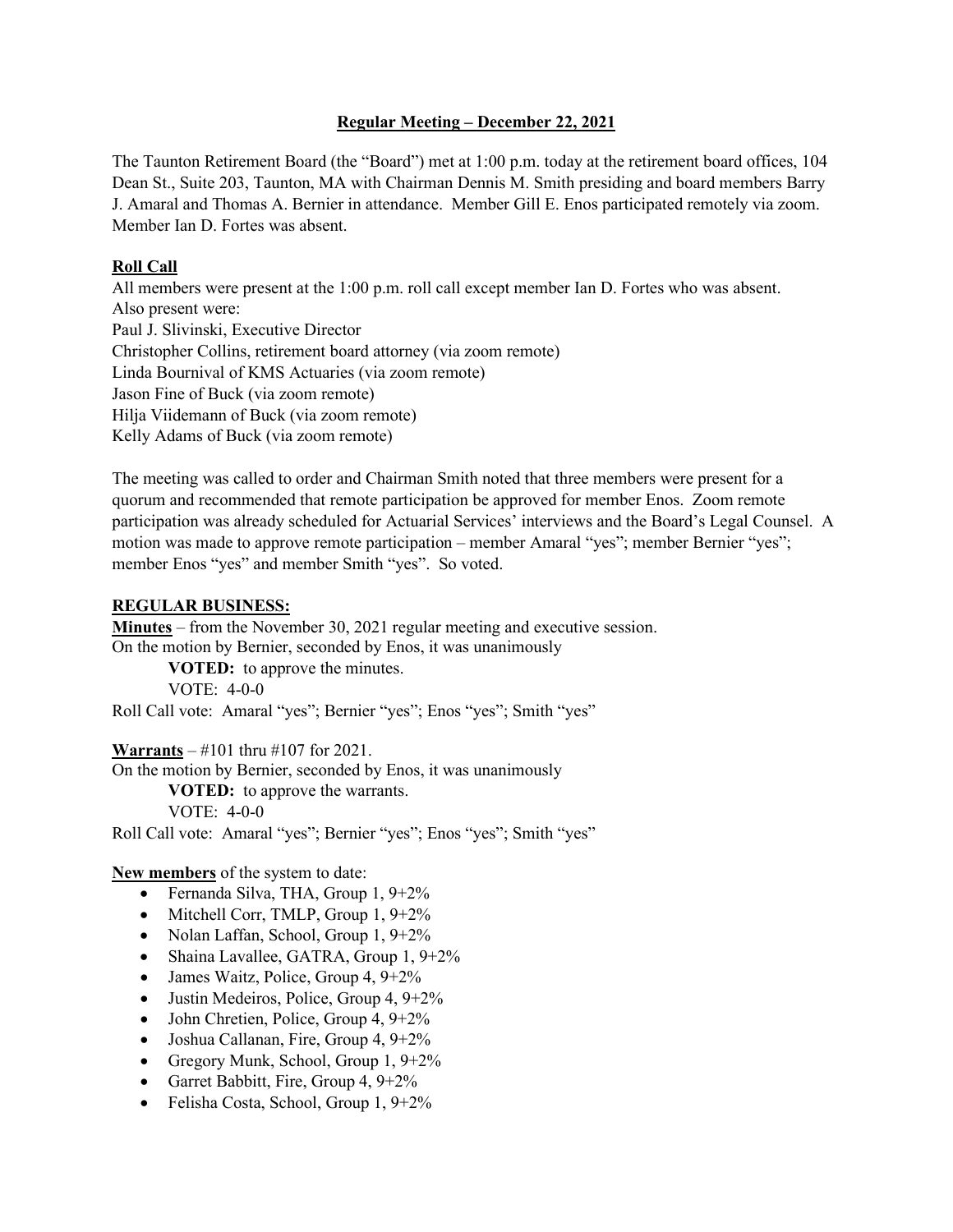- Cassandra Smith, School, Group 1, 9+2%
- Seth Lima, Fire, Group 4, 9+2%
- Anabela Oliveira, GATRA, Group 1, 9+2%

On the motion by Bernier, seconded by Enos, it was unanimously

**VOTED:** to approve the new members.

VOTE: 4-0-0

Roll Call vote: Amaral "yes"; Bernier "yes"; Enos "yes"; Smith "yes"

## **Refunds/transfers** subject to D.O.R. liens:

• Paige Blanchard transfer to Plymouth County Retirement. *Taunton will accept 1 year, 7 months of liability under G.L. c.32, section 3(8)c on a 12-month basis.*

On the motion by Bernier, seconded by Enos, it was unanimously

**VOTED:** to approve the refunds & transfers.

VOTE: 4-0-0

Roll Call vote: Amaral "yes"; Bernier "yes"; Enos "yes"; Smith "yes"

## **Retirement/survivorship** applications:

- Christopher Williams, Police, Superannuation, Group 4, 01/01/2022
- Anthony Martin, DPW, Superannuation, Group 1, 01/02/2022
- Debra Botellio, Council, Superannuation, Group 1, 01/09/2022
- William Strojny, TMLP, Superannuation, Group 1, 04/09/2022

On the motion by Bernier, seconded by Enos, it was unanimously

**VOTED:** to approve the retirements and survivorships. VOTE: 4-0-0

Roll Call vote: Amaral "yes"; Bernier "yes"; Enos "yes"; Smith "yes"

### **Deaths**

- Peter H. Corr, DOD:  $11/30/21$ , Superannuation Option B nothing further to pay.
- Ann Hewitt DOD 12/4/21, 12-2-D survivor no further benefits payable.
- Alice Pacheco, TMLP,  $12/10/21$ , Superannuation Option B nothing further to pay.

On the motion by Bernier, seconded by Enos, it was unanimously

**VOTED:** to acknowledge deaths and place on file.

VOTE: 4-0-0

Roll Call vote: Amaral "yes"; Bernier "yes"; Enos "yes"; Smith "yes"

**Make-up/redeposits** and liability for creditable service: There was none.

**PERAC** Memo's and correspondence:

- PERAC Memo #32/2021-Cybersecurity and Internal Controls
- PERAC Memo #33/2021-Tobacco Company List
- PERAC Memo #34/2021-2021 Disability Data
- PERAC Memo #35/2021-840 CMR 10:10(3)&10:15(1)(c)-Annual Review of Medical Testing Fee On the motion by Bernier, seconded by Enos, it was unanimously

**VOTED:** to receive and place on file.

VOTE: 4-0-0

Roll Call vote: Amaral "yes"; Bernier "yes"; Enos "yes"; Smith "yes"

**Investments** & accounting: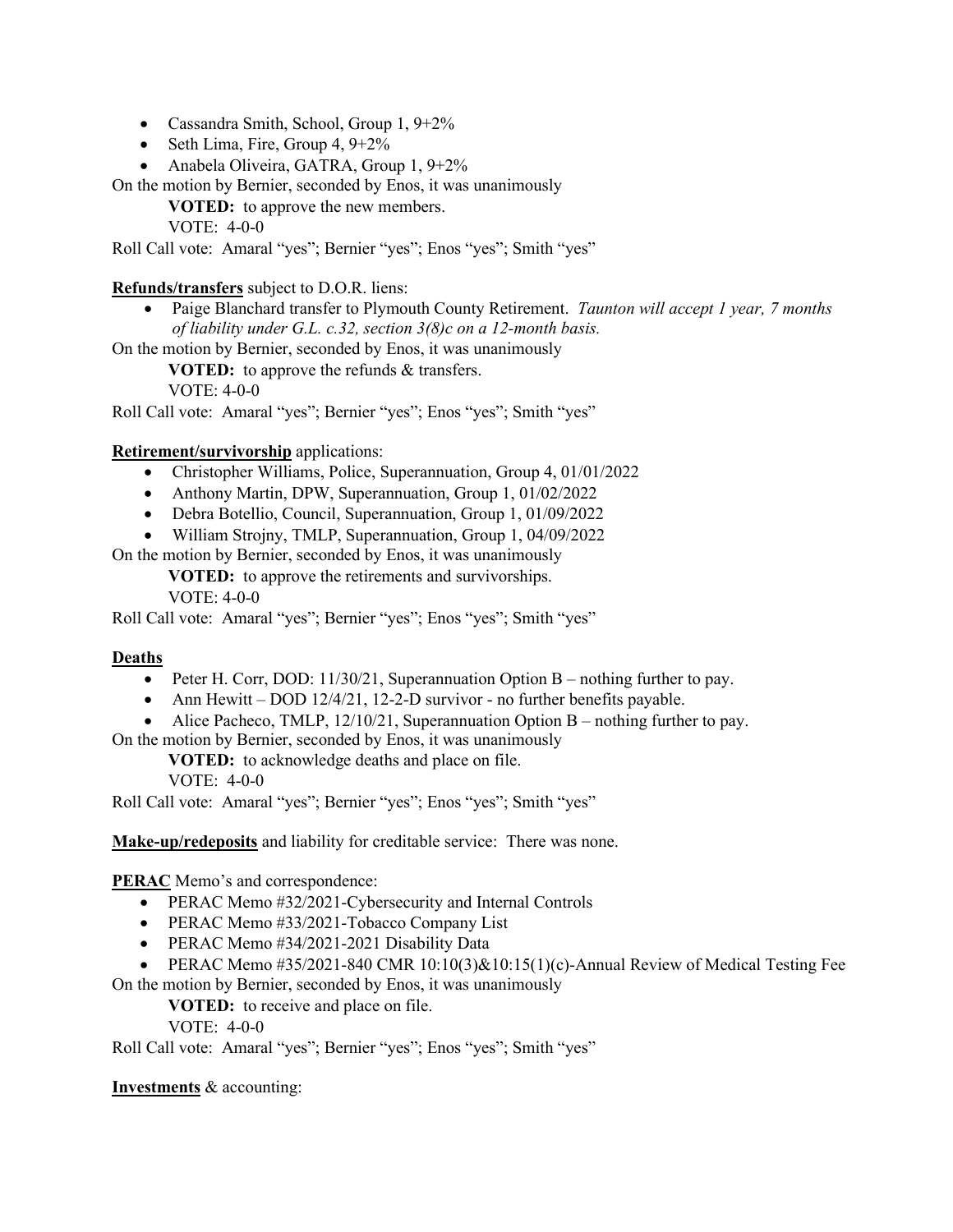• Accounting reports for m/e 10/31/2021 – Trial Balance, Cash Receipts & Disbursements, and Journal Entries. Bristol County Savings Bank Checking account statement and reconciliation as of m/e 10/31/2021. After full review of all reports, the Board voted as follows:

On the motion by Bernier, seconded by Enos, it was unanimously

**VOTED:** to approve accounting reports for m/e  $10/31/2021$  – Trial Balance, Cash Receipts & Disbursements, and Journal Entries and the Bristol County Savings Bank Checking account statement and reconciliation as of 10/31/2021.

VOTE: 4-0-0

Roll Call vote: Amaral "yes"; Bernier "yes"; Enos "yes"; Smith "yes"

• Investment Purchases (\$15,300,995.27) and Sales \$15,302,941.02 for m/e 10/31/2021 from People's United Bank/BNY Mellon composite report.

On the motion by Bernier, seconded by Enos, it was unanimously

**VOTED**: to approve the purchases & sales as of 10/31/2021.

VOTE: 4-0-0

Roll Call vote: Amaral "yes"; Bernier "yes"; Enos "yes"; Smith "yes"

• FY2022 pension appropriation \$4,547,160.50 for  $q/e$  12/31/2021 from City of Taunton.

On the motion by Bernier, seconded by Enos, it was unanimously

**VOTED**: to place the pension appropriation in the money market account at People's bank to be used for future cash needs.

VOTE: 4-0-0

Roll Call vote: Amaral "yes"; Bernier "yes"; Enos "yes"; Smith "yes"

#### **Funding & Budget requests**:

• The Board reviewed budget expenditures and account balances thru m/e 11/30/2021. On the motion by Bernier, seconded by Enos, it was unanimously

**VOTED:** to approve expenditures & balances and place on file.

VOTE: 4-0-0

Roll Call vote: Amaral "yes"; Bernier "yes"; Enos "yes"; Smith "yes"

• The Board reviewed petty cash invoices #316 to #322. After review, the Board voted as follows: On the motion by Bernier, seconded by Enos, it was unanimously

**VOTED:** to approve petty cash invoices #316 to #322 and replenish up to \$150. VOTE: 4-0-0

Roll Call vote: Amaral "yes"; Bernier "yes"; Enos "yes"; Smith "yes"

• The Board reviewed a draft retirement expense budget for calendar year 2022 and contracts for retirement staff set to expire 12/31/2021.

On the motion by Enos, seconded by Bernier, it was unanimously

**VOTED:** to take under advisement for further review and continue to operate under current budget and contract(s).

VOTE: 4-0-0

Roll Call vote: Amaral "yes"; Bernier "yes"; Enos "yes"; Smith "yes"

**Travel, Education** & Conferences: There was none.

**Legal** matters:

• Legal expenses of \$2,901.00 for m/e 11/30/2021 for Atty. Michael Sacco. On the motion by Bernier, seconded by Enos, it was unanimously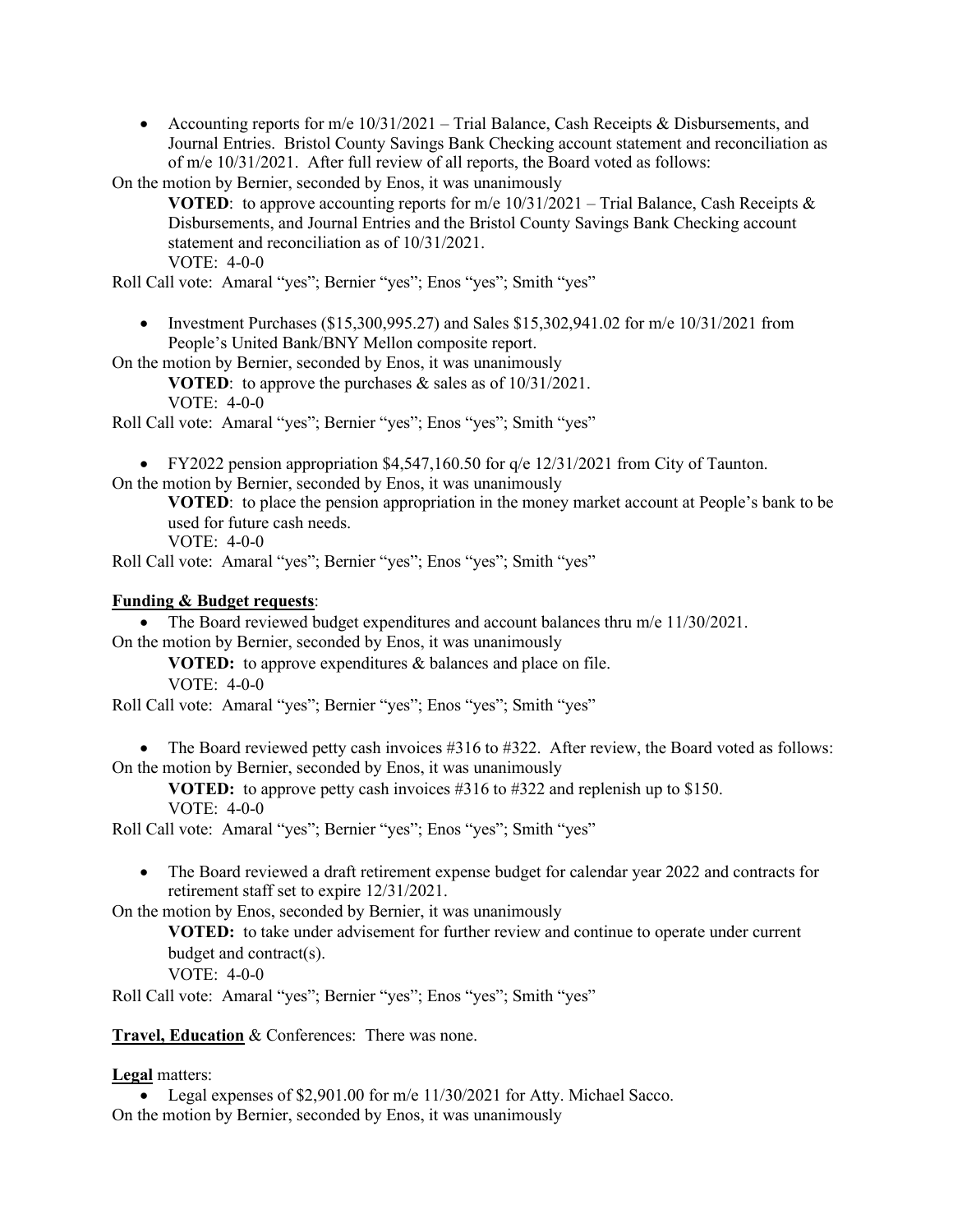**VOTED:** to approve the legal expenses for m/e 11/30/2021. VOTE: 4-0-0

Roll Call vote: Amaral "yes"; Bernier "yes"; Enos "yes"; Smith "yes"

## **Executive Director's report**

• Notice from GAM Emerging markets fund dated 12/16/21 re: settlement and response from our investment consultant Dahab Associates. Dahab informed the board that there is no effect on the Emerging Markets fund and that this matter is solely regarding one of their fixed income accounts.

On the motion by Bernier, seconded by Enos, it was unanimously

**VOTED:** to receive and place on file.

VOTE: 4-0-0

Roll Call vote: Amaral "yes"; Bernier "yes"; Enos "yes"; Smith "yes"

- Appreciation plaque for retired Chairperson Ann Marie Hebert the Board approved the Ex. Director to order a plaque for long-serving member Hebert.
- Board  $&$  Staff pictures Ex. Director requested the Board to have new pictures taken to update the office, newsletter, and website. The Board approved having a photographer come in.
- Boston Millennia Partners II, L.P. ("BMP II") notice to all limited partners requesting to waive audit fees as all companies in the fund have been liquidated and final acquisitions are being processed. The Board reviewed an opinion from our investment consultant Dahab Associates who informed the board that the audit fees were unnecessary and costly.

On the motion by Bernier, seconded by Enos, it was unanimously

**VOTED:** to approve the waiver of audit fees for BMP II. VOTE: 4-0-0

Roll Call vote: Amaral "yes"; Bernier "yes"; Enos "yes"; Smith "yes"

# **Actuarial Valuation Services – interviews**

The Board conducted interviews for actuarial valuation services via Zoom remote participation and interviewed two (2) firms – KMS Actuaries & Buck. Linda Bournival presented for KMS Actuaries. Buck had three (3) reps. participate – Jason Fine, Hilja Viidemann, and Kelly Adams. Both firms were ranked highly advantageous. The presentations and review included assessing the experience of each firm with Massachusetts public pension funds; the size of each firm; quality of the RFP proposal; methodology  $&$  time schedule for completing the valuation(s); and each firm's experience with PERAC. Also reviewed was supplementary work for annual reports under GASB 67/68, OPEB, and thoughts on the investment assumption target. Each firm submitted all appropriate PERAC disclosure forms and separate price quotes. After review and discussion, the Board informed each candidate that the proposals will be taken under advisement for further review and that a decision will be made by the end of January 2022.

# **Olga Chaves - Division of Administrative Law Appeals ("DALA") appeal**

The Board met with our attorney Chris Collins (via Zoom remote) to review the results of the DALA appeal on Olga Chaves. DALA vacated the Board's prior denial of accidental disability retirement and ordered that a new medical panel be convened. The Board reviewed a legal opinion from our attorney recommending that the Board contest the DALA decision by appealing to CRAB.

On the motion by Amaral, seconded by Bernier, it was unanimously

**VOTED:** to file objections with the Contributory Retirement Appeals Board (CRAB). VOTE: 4-0-0

Roll Call vote: Amaral "yes"; Bernier "yes"; Enos "yes"; Smith "yes"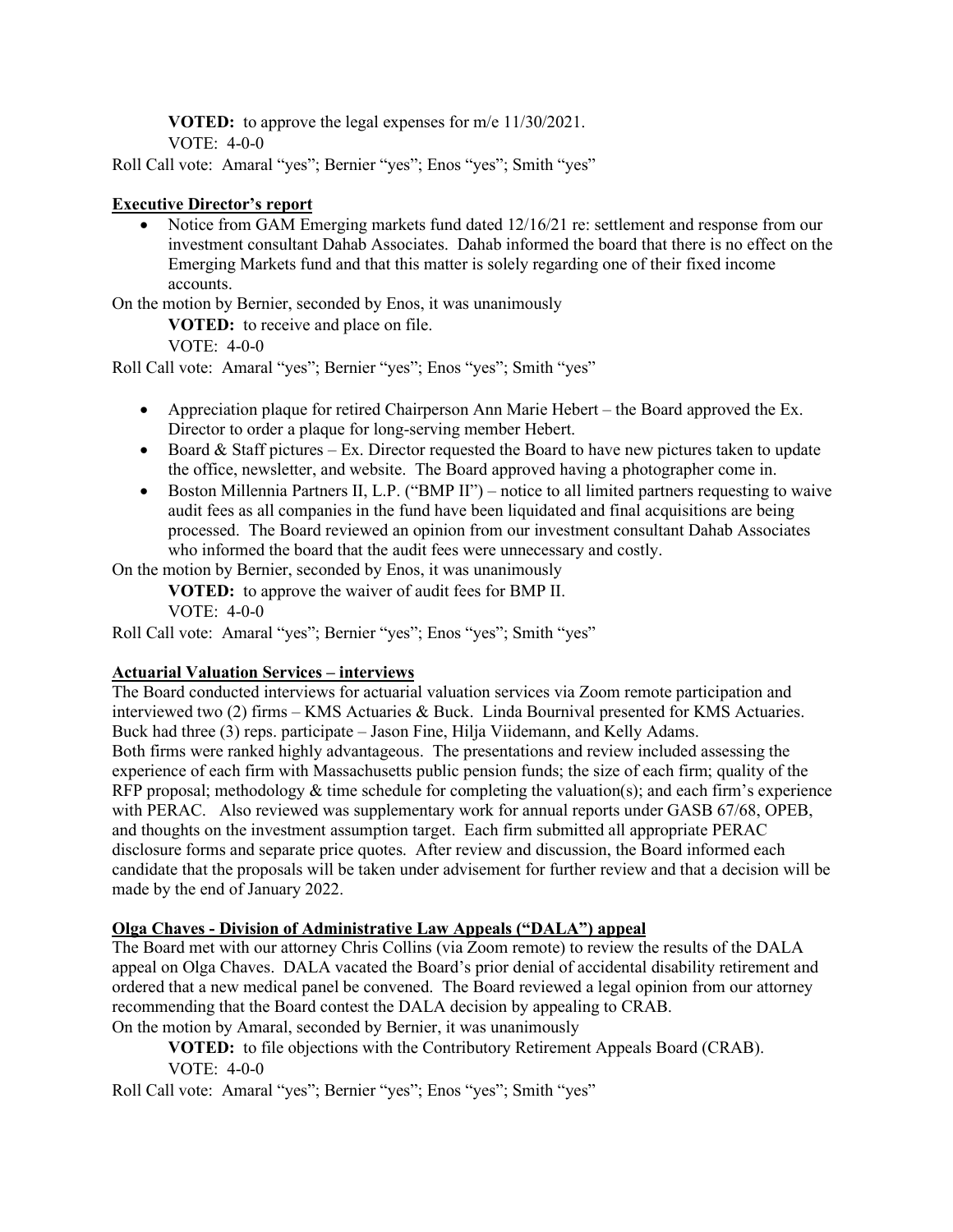**Supplementary Regulation** – amending the definition full-time, purchase of non-membership service, and also defining creditable service for seasonal employees (typically School dept. employees working September thru June). Atty. Collins noted that a public hearing would have to be scheduled. The following is a draft summary of the regulation:

All full-time employees will receive full credit except in an instance in which full-time employees also had part-time service. Part-time service shall be prorated as it relates to the full-time position. Part-time employees will receive full credit provided that they have not been a fulltime/part-time employee as stated in the preceding sentence. For the purposes of this regulation and prorating creditable service, the Board considers an individual who is regularly scheduled to work at least 32.5 hours per week to be full-time. With respect to Taunton Public Schools employees who only work the school year (10 months as opposed to 12 months), the Board credits membership service as follows: if a member renders membership service on the first day of the school year, and continues uninterrupted employment into the following school year, the member will receive one (1) year of creditable service. If a member is employed for the full school year but does not return to work for the following school year, service will only be credited through the end of the school year, i.e., the member will only receive 10 months of service based on the 12-month year. If a member terminates employment at any other time during a school year, the member's creditable service will be prorated based on the actual full months worked during that school year, based on 12 months being a full year of service.

Members are permitted to purchase past non-membership service pursuant to M.G.L. c. 32,  $\S$ § 4(2)(c) and 3(5). For members who are eligible to purchase prior non-membership service pursuant to M.G.L. c. 32, §§ 4(2)(c) and 3(5), 141 hours shall be considered one (1) month of creditable service.

On the motion by Amaral, seconded by Bernier, it was unanimously

**VOTED:** to approve the draft of the supplementary regulation and schedule a public hearing for January 26, 2022. VOTE: 4-0-0

Roll Call vote: Amaral "yes"; Bernier "yes"; Enos "yes"; Smith "yes"

#### **Remote Participation**

The Board discussed reverting back to hybrid-type of meetings via Zoom remote due to the recent increases in Covid-19 & Variant illnesses.

On the motion by Amaral, seconded by Bernier, it was unanimously

**VOTED:** to schedule future meetings with option to participate remotely via Zoom until further notice.

VOTE: 4-0-0

Roll Call vote: Amaral "yes"; Bernier "yes"; Enos "yes"; Smith "yes"

**EXECUTIVE SESSION**: there was none.

**OLD BUSINESS**: There was none.

**NEW BUSINESS**: There was none.

There being no further business to come before the Board, it was voted to adjourn at 2:10 p.m.